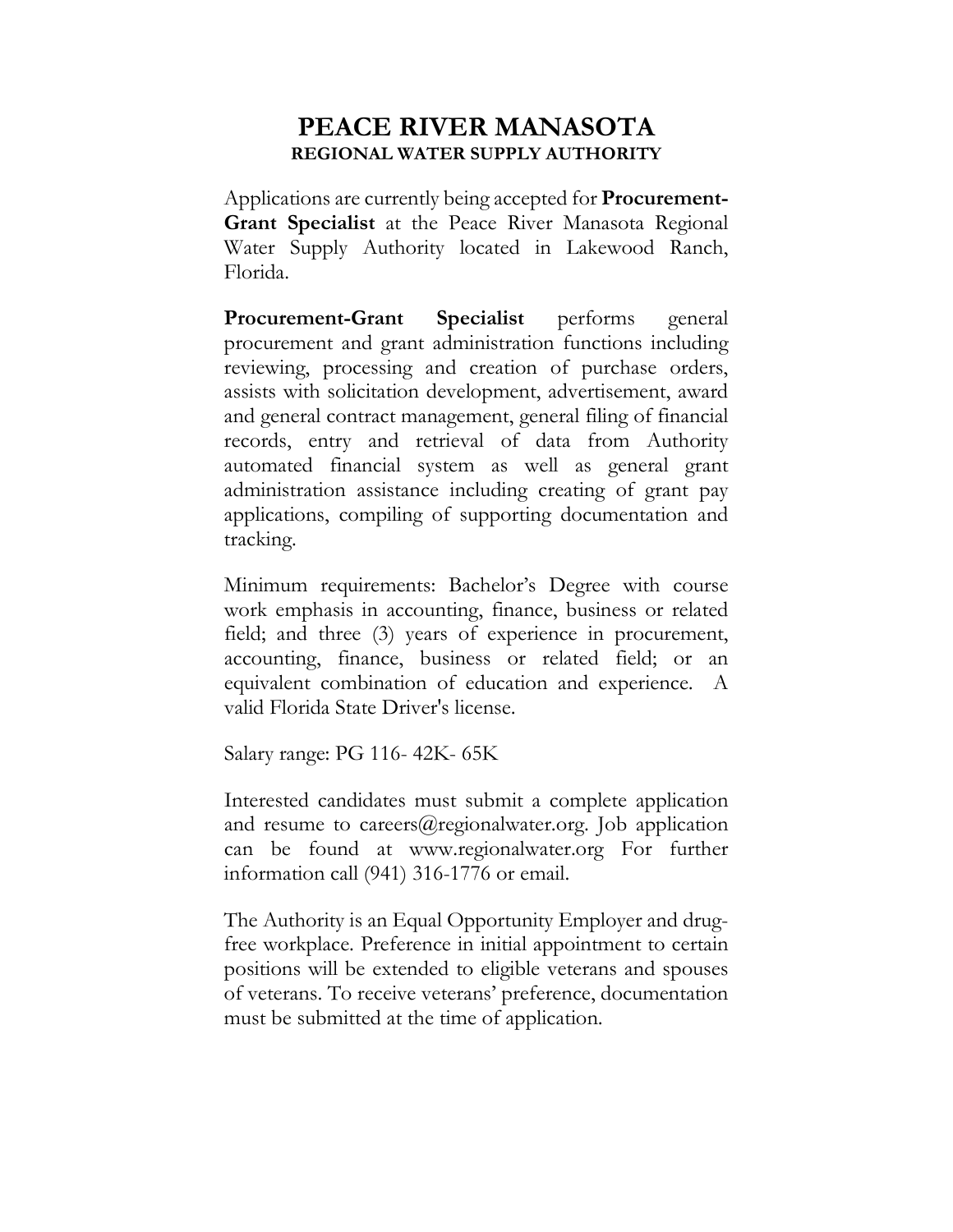

# **JOB DESCRIPTION**

*To perform this job successfully, an individual must be able to perform the essential job functions satisfactorily. Reasonable accommodations may be made to enable individuals with disabilities to perform the primary job functions herein described. Since every duty associated with this position may not be described herein, employees may be required to perform duties not specifically spelled out in the job description, but which may be reasonably considered to be incidental in the performing of their duties just as though they were actually written out in this job description.*

## **Procurement & Grants Specialist**

**Department: Finance & Budget**

**Pay Grade: 116**

**FLSA Status: Non-Exempt**

### **JOB SUMMARY**

Performs general procurement and grant administration functions including reviewing, processing and creation of purchase orders, assists with solicitation development, advertisement, award and general contract management, general filing of financial records, entry and retrieval of data from Authority automated financial system as well as general grant administration assistance including creating of grant pay applications, compiling of supporting documentation and tracking.

## **ESSENTIAL JOB FUNCTIONS**

- Reviews, processes and creates purchase orders
- Assist with development of solicitations, including advertisements, information packages, awards and contract management.
- Assist in the maintenance of the Authority's procurement system in accordance with Policy.
- Performs procurement and grant research
- Maintains financial records in accordance with governmental accounting classifications.
- Perform data entry and retrieval using Authority automated financial system.
- Compile financial data to support project, audit and other functions.
- Assist with office clerical duties as directed.
- Perform other related duties as required.

## **QUALIFICATIONS**

## **Education and Experience:**

Bachelor's Degree with course work emphasis in accounting, finance, business or related field; and three (3) years of experience in procurement, accounting, finance, business or related field; or an equivalent combination of education and experience.